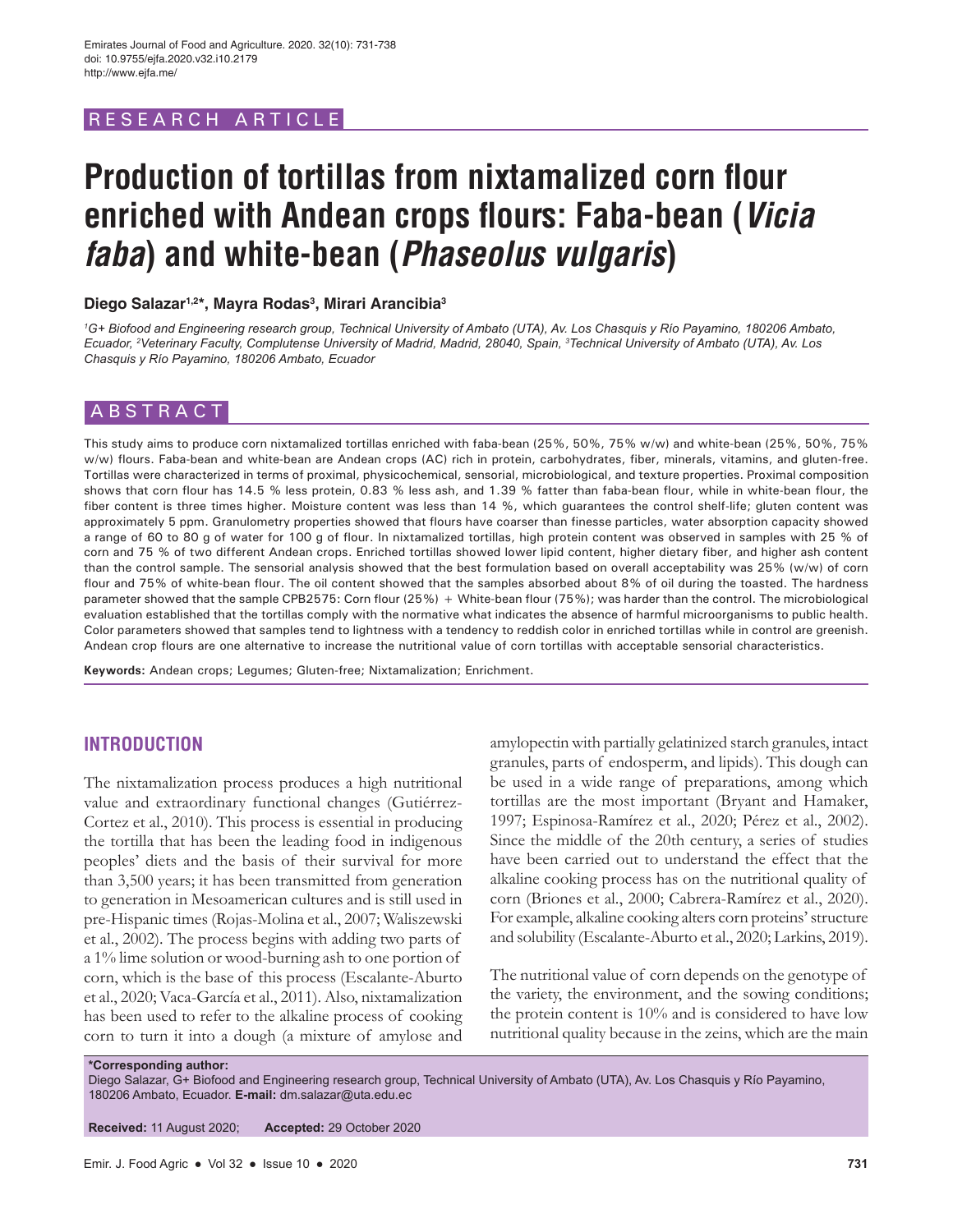protein fraction of corn, the essential amino acids lysine and tryptophan are in low concentrations (Chaidez-Laguna et al., 2016; Hernandez-chavez et al., 2019; Jiang et al., 2018). On the other hand, legumes as unconventional raw materials are very suitable for fortification due to its high protein content. Different studies have been developed for the fortification of tortillas with different flours. In some cases, the use of unconventional flours has been demonstrated significant advances; in others, fortification has altered the sensorial and textural properties (Reyes-Moreno et al., 2013). Hernandez-chavez et al. (2019) studied the use of lupin flour for the fortification of tortillas in Mexico, it was found that the addition of Lupinus flour produced higher adhesiveness and hardness in tortillas, and also there were no changes in color in contrast with control. Although tortillas have become the basis of a large population's diet, Mexico continues to lead the consumption rate; however, in other countries, the trend of consumption is high. In this regard, it is essential to note that maize tortillas are high in calories but deficient in proteins; Argüello-García et al. (2017) examines the effect of fortification of maize tortillas with nontoxic *Jatropha curcas* flour. The results showed a slight modification, but as was expected, the protein content increased 10.8%, it was found that there was no change in color, and consumer acceptance was not affected. As was reported, legumes are an important source of protein and other nutrients; in this sense, Faba-bean (*Vicia faba*) is considered healthy due to its protein content, is recommended for vegetarians and vegans (Kumari and Sangeetha, 2017; Salamanca-Bautista et al., 2018). It is rich in iron, so its consumption is recommended in people suffering from anemia, also provides potassium that favors the proper functioning of the nervous system (Crépon et al., 2010; Millar et al., 2019). Likewise, fiber content contributes to regulating intestinal transit, reducing cholesterol, and preventing cardiovascular diseases. Even knowing the good nutritional quality of this crop, its consumption has been reduced in the last time because people do not know the nutritional and biological value of this crop (Ambigaipalan et al., 2011; Salamanca-Bautista et al., 2018). On the other hand, the White-bean stands out for its content of magnesium, rich in proteins, carbohydrates, fiber, minerals, and vitamins; starch represents the main fraction in this crop, even though, during cooking, part of it is unavailable since it is transformed into the so-called resistant starch (Bryant and Hamaker, 1997). The role of white-bean fiber as a phytochemical is due to its hypocholesterolemic effect, which is because it reduces blood cholesterol by up to 10% (Cortes et al., 2006; Hughes, 1991). In this study, proximal, physicochemical, sensory, microbiological, and texture properties of tortillas made from nixtamalized corn with the addition of faba-bean and white-bean flours were analyzed.

# **MATERIALS AND METHODS**

#### **Material**

Corn, faba-bean, and white-beans were purchased in a local market of Ambato-Ecuador. Firstly, to obtain flours, the grains that had physical damage were discarded; the ash for corn nixtamalization was obtained from firewood's combustion. The commercial nixtamalization was developed according to the procedure proposed by Gomez et al. (1989). White corn (10 kg), water (18.5 kg), and ash (0.63 kg) were cooked for 60 min (maximum temperature was 89 °C) and allowed to steep with air agitation for 20-24 hr.

The steeped corn was washed to remove waste and corn peel. The corn, faba-bean, and white-bean were uniformly distributed in trays and dried in a convective dryer (Gander MTN) at  $60^{\circ}$  C for 24 hours or until reaching the minimum moisture (12%). Once dry, they were milled in an industrial mill (Inox Equip, Ecuador) (Fig. 1) and hermetically packed in aluminized bags at room temperature (25 ° C). The mixed flours for the study were calculated according to the substitution levels (Table 1). For tortillas production, the dough was adjusted to portions of 180 g (100 g of flour and 80 g of water), and for preparing individual tortillas, the dough was weighed into approximately 10-gram portions (Fig. 2).

# **Flour Analysis**

#### *Proximal Analysis*

A proximal analysis of the flours and tortillas was performed using the following AACC (2000) methods: Moisture (method 44-19); ash (method 08); Soxhlet method with petroleum ether for fat (method 20-30); acid and alkaline hydrolysis for crude fiber (AOAC method 962.09); and Kjeldahl method for protein content estimated by the nitrogen portion using a 6.25 factor. Carbohydrate content was calculated by difference. The analysis of gluten was carried out using the liquid chromatography method according to the methodology described by Wieser et al. (1998).

|  | Table 1: Formulations for the production of tortillas |  |  |  |
|--|-------------------------------------------------------|--|--|--|
|--|-------------------------------------------------------|--|--|--|

| <b>Samples</b> | <b>Corn flour</b><br>(%) | Fava-bean<br>flour $(\%)$ | White-bean<br>flour $(g)$ |
|----------------|--------------------------|---------------------------|---------------------------|
| Control        | 100                      | -                         | $\overline{\phantom{a}}$  |
| CPB7525        | 75                       | ۰                         | 25                        |
| CPB5050        | 50                       | -                         | 50                        |
| CPB2575        | 25                       | -                         | 75                        |
| CBF7525        | 75                       | 25                        | -                         |
| CBF7525        | 50                       | 50                        | -                         |
| CBF2575        | 25                       | 75                        | -                         |

Control: Corn flour (100%); CPB7525: Corn flour (75%)+White-bean flour (25%); CPB5050: Corn flour (50%)+White-bean flour (50%); CPB2575: Corn flour (25%)+White-bean flour (75%); CBF7525: Corn flour (75%)+Fava-bean flour (75%); CBF7525: Corn flour (50%)+Fava-bean flour (50%); CBF2575: Corn flour (25%)+Fava-bean flour (75%)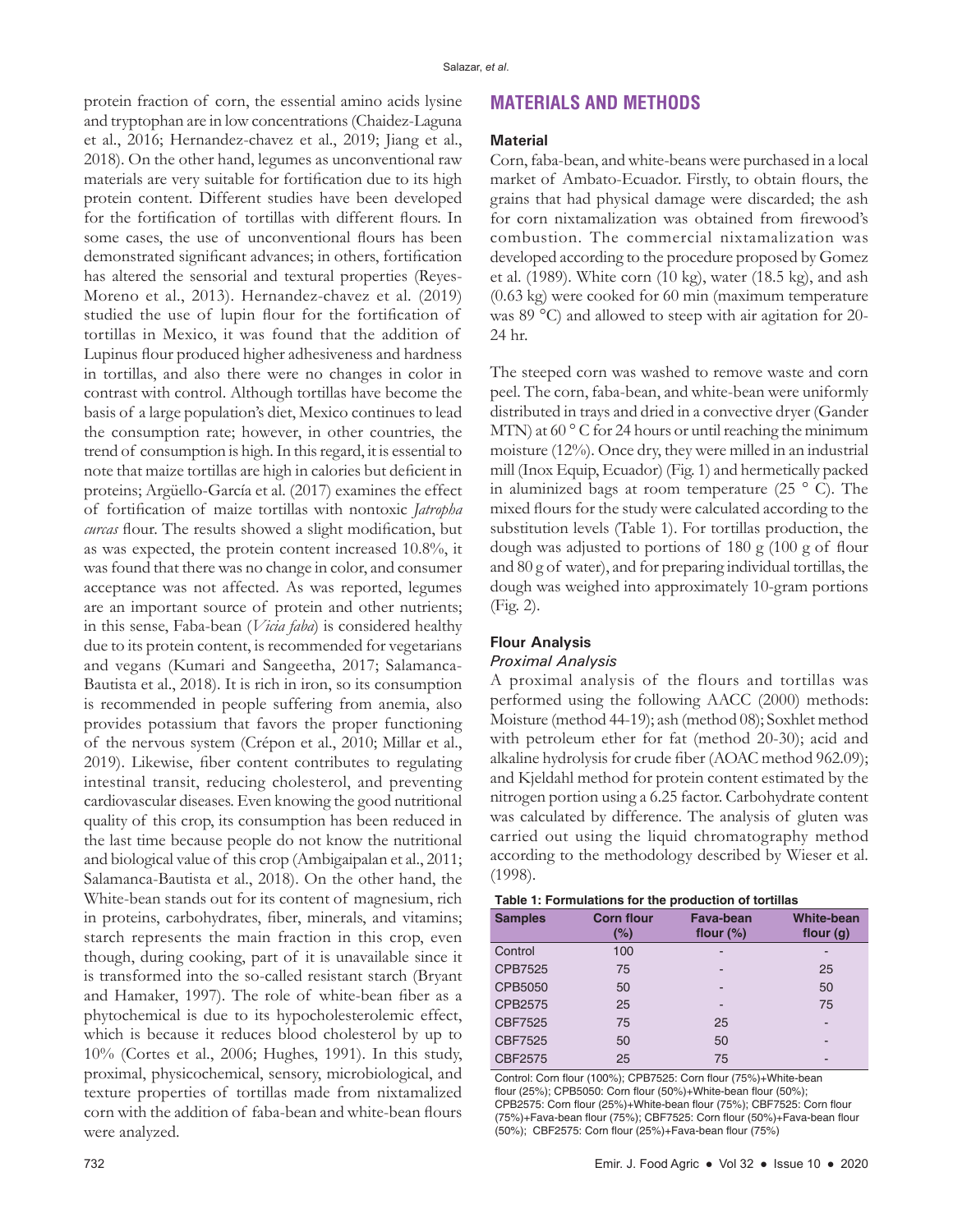

Fig 1. Water absorption capacity of different mix flours for tortilla treatments. Control: Corn flour (100%); CPB7525: Corn flour (75%) + Whitebean flour (25%); CPB5050: Corn flour (50%) + White-bean flour (50%); CPB2575: Corn flour (25%) + White-bean flour (75%); CBF7525: Corn flour (75%) + Fava-bean flour (75%); CBF7525: Corn flour (50%) + Fava-bean flour (50%); CBF2575: Corn flour (25%) + Fava-bean flour (75%); Different letters (a, b, c, d) indicate significant differences between samples.



**Fig 2.** Sensorial evaluation of tortillas. Control: Corn flour (100%); CPB7525: Corn flour (75%) + White-bean flour (25%); CPB5050: Corn flour (50%) + White-bean flour (50%); CPB2575: Corn flour (25%) + White-bean flour (75%); CBF7525: Corn flour (75%) + Fava-bean flour (75%); CBF7525: Corn flour (50%) + Fava-bean flour (50%); CBF2575: Corn flour (25%) + Fava-bean flour (75%).

## **Granulometry**

The particle size was determined according to the Standard AOAC 965.22. One hundred grams of flour was placed in a set of 5 sieves (Tyler series, USA), the diameter of sieves decreases downward, and they were labeled as 40 (420 μm), 60 (250 μm), 100 (149 μm), 140 (106 μm), 200 (75 μm) and the pan collecter. The sieves were mechanically vibrating in shaker equipment (Porter Sand, USA) for 5 minutes. Finally, each mesh flour was removed with a brush, and the flour retained in each sieve was weighed. The tests were carried out in triplicate.

#### **Water absorption capacity**

Water absorption capacity (WAC) was determined using five grams of sample, which was weighed into a centrifuge tube, and 30 ml of distilled water at a temperature of 25 °C was added. The mixture was left to rest for 30 min and centrifuged using a Hettich® centrifuge (D-78532, Hettich®, Germany), at 3000 rpm for 15 min. The supernatant was decanted, and the increase in weight was noted by weighing. The water absorption capacity was expressed as water absorbed (g/100 g dry sample). The determination was done in duplicate.

## **Tortillas analysis**

#### *Tortilla preparation*

The dough was compressed into thin disks of approximately 8 cm diameter, 2 mm thickness, and 10 g weight, using a commercial tortilla press machine (Corempro SKU 13920, Guayaquil, Ecuador). Tortillas were toasted on a griddle at 190 °C with 1 ml of palm oil for two minutes, 1 minute by each side. The griddle's temperature was measured with a non-contact portable infrared thermometer (PCE- 670, Spain).

## **Oil content on toasted tortillas**

The tortillas' total oil content was determined using Soxhlet extraction with petroleum ether (AACC, 1986a). The total fat content obtained in raw tortillas was subtracted from the fat value obtained in toasted tortillas to establish the gain percentage of fat in tortillas.

#### **Texture profile analysis (TPA)**

The texture of tortillas was determined in terms of the maximum extensibility force (N) and distance (mm) according to the method described by (Ruiz-Gutiérrez et al., 2012) using a texturometer (Pro CT3 Brookfield, USA); tortilla was formed and extended in the texturometer until breaking. The results are the average of three different trials, each with at least ten determinations.

#### **Microbiological analysis**

Microbiological analysis was developed using ten grams of sample, which were aseptically placed into a sterile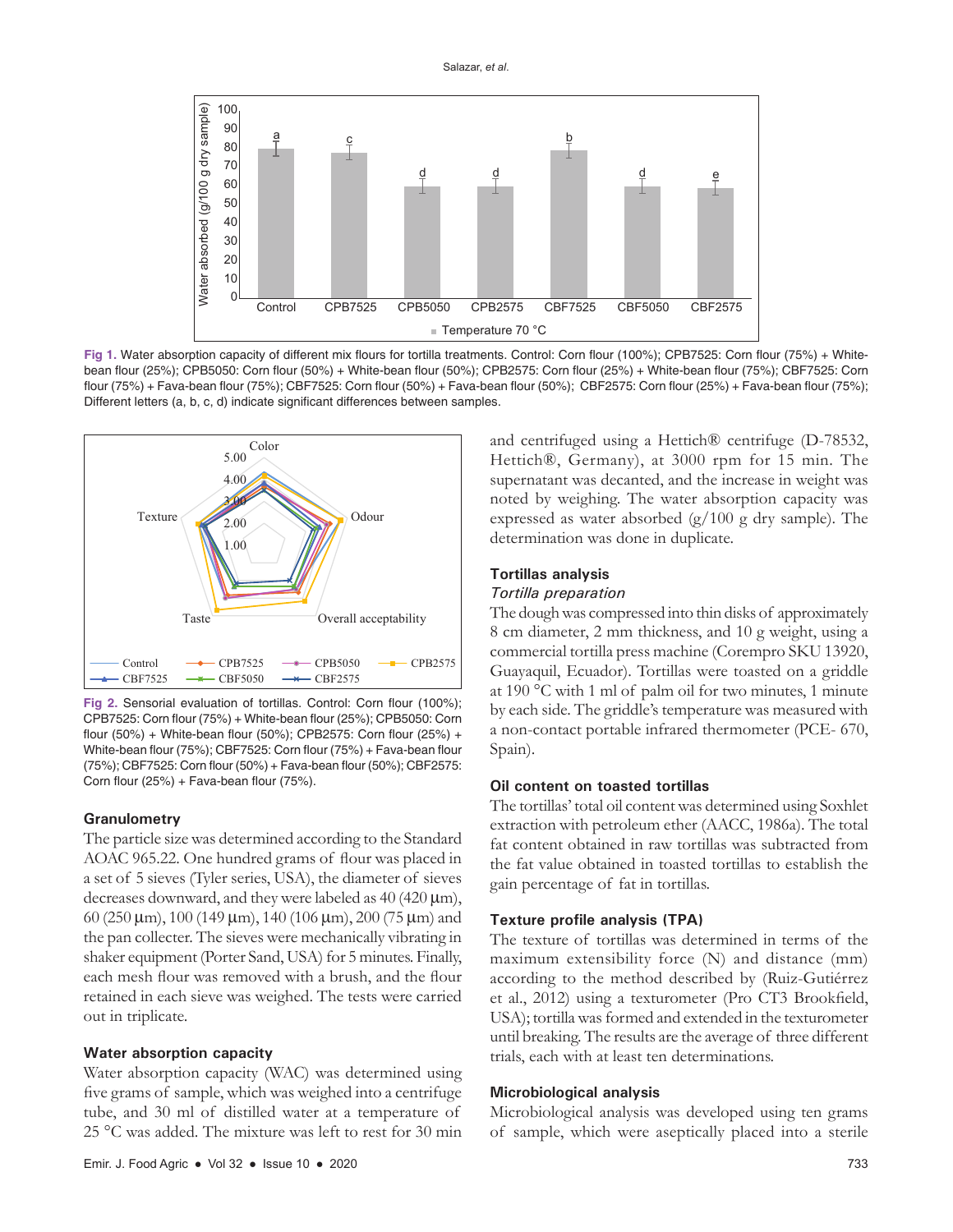stomacher bag. It was then homogenized with 90 ml of sterile peptone water (Difco, Le Pont de Claix, France). For each treatment, appropriate serial decimal dilutions were prepared in sterile peptone water. Mold and yeast were incubated at 25 ° C and evaluated using Potatoe Dextrose Agar (PDA) (Difco, Le Pont de Claix, France). Viable aerobic mesophilic microorganisms in PCA agar (Difco, Le Pont de Claix, France) incubated at 30 °C for 72 h, Enterobacteriaceae on a double layer of Violet Red Bile Glucose Agar (VRBG) (Acumedia, Michigan, USA). All analyses were performed in triplicate.

## **Color**

Color of tortillas was measured by a colorimeter (ColorFlex EZ, HunterLab, USA) using CIELAB® color scale with the parameters L  $*$  (lightness), a<sup>\*</sup> (red / green), b<sup>\*</sup> (yellow / blue). The polar coordinate or saturation Chroma C \*was calculated using the expression  $C^* = \sqrt{(a2 + b2)}$ , Hue angle ( $^{\circ}$ H) with .the equation ( $^{\circ}$ H) = arctg ( $b$ \*/a<sup>\*</sup>), and whiteness index (WI) with the equation WI= L-  $3b + 3a$ . The flour samples were placed in small petri dishes at a depth of 0.5 cm to obtain a uniform distribution. Measurements were made in 5 sections of the box. At least 25 measurements were made in different parts of the sample by triplicate.

#### **Sensory analysis**

A semi-trained panel of 20 judges evaluated the changes at the sensory level of tortillas enriched with Andean crops flours. Judges were asked to assess attributes such as color, texture, taste, odour, and overall acceptability. The sensory test was performed using a 5-point hedonic scale (5 - liked very much; 4 - like moderately; 3 - neither liked nor disliked; 2– disliked moderately; 1 - disliked very much). Six samples (one of each formulation, coded with three digits and presented in random order) and control samples were served to each panelist accompanied with water to cleanse their palates between sample tasting.

## **Experimental design**

Statistical analysis was performed with the GraphPad Prism 5.0 program (GraphPad Software, San Diego, California, USA) with a bidirectional analysis of variance. The test of comparisons was carried out with the Tukey test with a significance level of  $P \leq 0.05$ .

# **RESULTS AND DISCUSSION**

## **Flours characterization**

## *Proximal Analysis*

The proximal composition of corn, faba-bean, and whitebean flours are shown in Table 2. Corn shows 14.5 % less protein, 0.83 % less ash, and 1.39 % more fat than fababean flour. Values obtained in this study are in contrast to those reported by Reyes-Moreno et al. (2013) in tortillas from amarantin transgenic corn, also in white-bean flour, there was an interesting content of fiber (6.59 %), similar to those reported by Méndez-Albores et al. (2012) in corn tortillas produced with a modified tortilla-making process. Moisture content is in concordance with regulations that recommend a maximum of 15.5 % in flours to control shelf life according to Codex Standard 152-1985. The proximate composition of faba-bean and white-bean is comparable to those previously reported for Vicia faba-bean flour (Millar et al., 2019) and white-bean flour (Dzudie and Hardy, 1996). Likewise, the gluten of flours was approximately 5 ppm (data do not show); this content is an essential characteristic because the reduced content provides an excellent raw material source to produce food for the celiac population. The Food and Drug Administration (US-FDA) ruled that products labeled "gluten-free" cannot surpass a threshold of 20 parts per million.

## **Granulometry (fineness and uniformity module)**

The importance of the particle size distribution is related to the quality of the final product. Granulometry properties of flours showed differences in particle size distribution (Table 3) probably due to the milling process; the fine fractions are responsible for increase water absorption capacity, and also influences the viscosity during mixing, being those characteristics fundamental in dough cohesiveness to obtain rollability in corn tortillas (Gomez et al., 1992; Vaca-García et al., 2011). The results in Andean crops flours and corn showed a high amount of coarse particles, probably due to the milling process and the fiber content responsible for coarse fractions. This study's results were compared with the research of commercial vegetable flours of lentils and rice flour, which are rich in fiber and have particle size distributions between 430 and 150 micrometers (Rios et al., 2018).

## **Water absorption capacity**

The results of water absorption (WA) of the mixed flours  $(w/w)$  are shown in Fig. 3; results showed a significant difference ( $p<0.05$ ). The water absorption capacity was evaluated at room temperature (25 $\degree$ C) to simulate the same temperature as the water is added when producing tortillas. Results showed that corn flour has the highest WA, while in mixed flour when the amount of corn is reduced, the water absorption capacity is less than the other samples. The WA capacity differences have been related to particle size distribution, the extent of starch gelatinization mainly affected by the lime or ash cooking, starch damage, kernel endosperm texture, and the presence of hydrocolloids (Espinosa-Ramírez et al., 2020). The amount of water in the tortillas must be kept between 15–30% of final moisture to obtain the best textural properties with sufficient flexibility and reheating ability (Almeida-Dominguez et al., 1996); in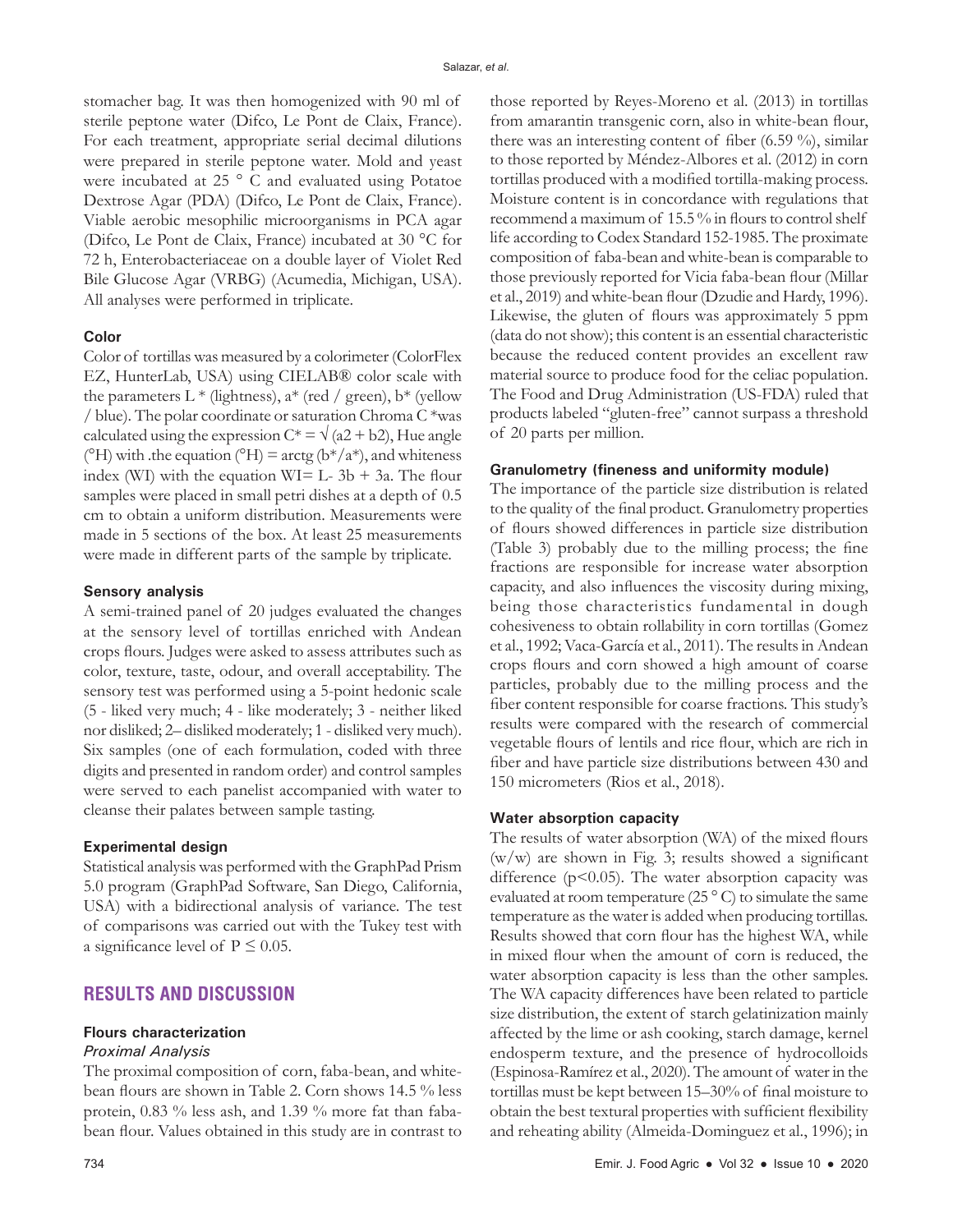| <b>Flours</b> | Moisture $(\%)$ | Ash (%)         | <b>Fat (%)</b>                 | Protein (%)      | Fiber $(\%)$               | Carbohydrates (%) |
|---------------|-----------------|-----------------|--------------------------------|------------------|----------------------------|-------------------|
| Corn          | 12.45±0.02ª     | $0.48 + 0.04$ ° | $1.95{\pm}0.03^{\mathrm{a}}$ . | $9.50 + 0.05$ °  | $2.43+0.01b$               | $73.19 + 0.02a$   |
| White-bean    | 7.97+0.01°      | $1.13 + 0.03^b$ | $1.23 + 0.03b$                 | $24.05 + 0.05^a$ | $6.59 + 0.01a$             | $59.03 + 0.01$ °  |
| Fava-bean     | $9.80 + 0.02b$  | 1.31+0.03ª      | $0.56 + 0.03$ °                | $22.49 + 0.05^b$ | $2.12 + 0.01$ <sup>c</sup> | $63.72 + 0.01b$   |

Each value is the average of three observations. Different letters (a, b, c) indicate significant differences between samples

| Table 3: Retained fractions in the sieve $(g^*100 g^{\text{-}1})$ of flour |  |  |  |  |  |  |  |
|----------------------------------------------------------------------------|--|--|--|--|--|--|--|
|----------------------------------------------------------------------------|--|--|--|--|--|--|--|

| <b>Flours</b> |                               |                               | Openings (µm)           |                   |                         |
|---------------|-------------------------------|-------------------------------|-------------------------|-------------------|-------------------------|
|               | 177                           | 149                           | 106                     | 74                | pan                     |
| Corn          | $91.30 \pm 0.01$ <sup>a</sup> | $5.22 + 0.03$ °               | $2.39 + 0.02^a$         | $0.87 \pm 0.04$ ° | $0.22 + 0.04$ °         |
| White-bean    | $72.83 \pm 0.01^{\circ}$      | $11.52 + 0.04b$               | $1.52 + 0.03$ °         | $8.48 \pm 0.03^b$ | $5.65 \pm 0.06^{\circ}$ |
| Faba-bean     | $70.65 \pm 0.01$ °            | $11.73 \pm 0.01$ <sup>a</sup> | $1.98 \pm 0.02^{\circ}$ | $9.35+0.02^a$     | $6.30+0.01a$            |

Each value is the average of three observations. Different letters (a, b, c) indicate significant differences between samples



**Fig 3.** Oil absorbed in toasting tortillas. Control: Corn flour (100%); CPB7525: Corn flour (75%) + White-bean flour (25%); CPB5050: Corn flour (50%) + White-bean flour (50%); CPB2575: Corn flour (25%) + White-bean flour (75%); CBF7525: Corn flour (75%) + Fava-bean flour (75%); CBF7525: Corn flour (50%) + Fava-bean flour (50%); CBF2575: Corn flour (25%) + Fava-bean flour (75%).

contrast, the decrease in final moisture could produce a brittle tortilla (Arámbula-Villa et al., 2001).

# **TORTILLAS CHARACTERIZATION**

#### **Proximal composition**

The proximal composition of tortillas is shown in Table 4. The results indicate that there are significant differences between treatments ( $p \le 0.05$ ). High protein content was observed in CPB2575 and CBF2575 samples; these values are related to the high protein content protein in white-bean and faba-bean flours (Crépon et al., 2010). The protein content is important to characterize the product as a source of significant biological and nutritional value. The control sample's protein content is similar to those reported by Bedolla and Rooney (1984) in Mexican nixtamalized corn flours, who reported 8.5 and 10.27%. Other researchers reported 7 to 10 % protein contents in nixtamalized and extruded corn tortillas (Chaidez-Laguna et al., 2016). Enriched tortillas with Andean crops flours had lower (P < 0.05) lipid content, higher (P < 0.05) dietary fiber content, and higher  $(P < 0.05)$  ash content than control sample. The high protein, reduced fat, and reduced gluten content (5 ppm in all samples, data do not show) could be an indication that tortillas are a nutritional and safe product for people with celiac disease because they can consume up to 20 ppm of gluten in food (FDA, 2014; Haraszi et al., 2011; Llorens-Ivorra et al., 2019).

#### **Sensory evaluation**

It was possible to establish significant differences in color, texture, taste, odour, and overall acceptability  $(P < 0.05)$ . However, the statistical differences, it is essential to note that the judges' scores show that they like the enriched tortillas since the qualification is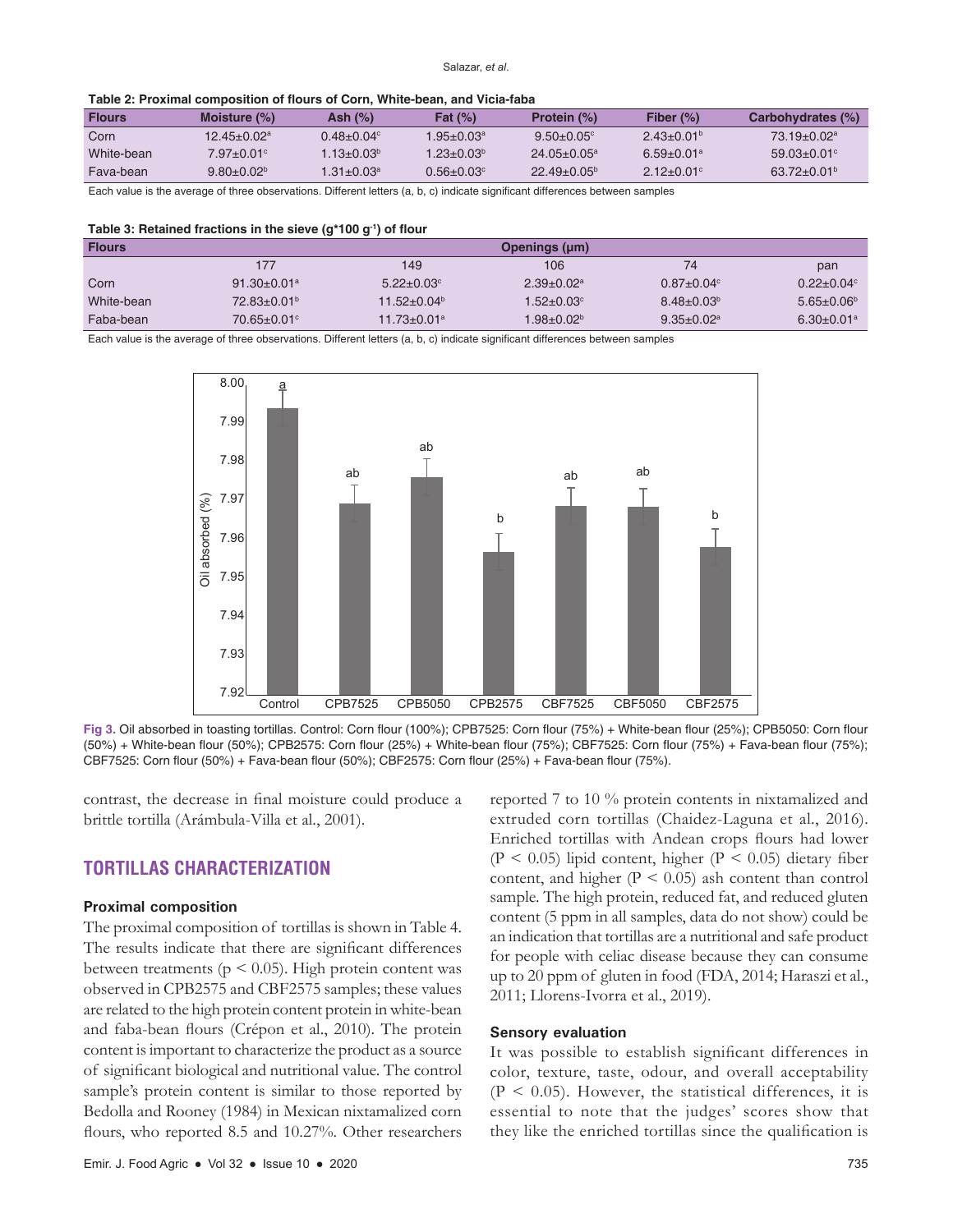| <b>Sample</b> | Moisture $(\%)$               | Ash $(\%)$                   | Fat $(\%)$                    | Protein (%)                   | Fiber $(\%)$                 |
|---------------|-------------------------------|------------------------------|-------------------------------|-------------------------------|------------------------------|
| Control       | $25.04 \pm 0.01$ <sup>a</sup> | $0.42 \pm 0.01$ <sup>d</sup> | $1.89 \pm 0.08$ a             | $8.12 \pm 0.05$ <sup>g</sup>  | $2.07 \pm 0.08$ <sup>e</sup> |
| CPB7525       | $24.45 \pm 0.02^b$            | $0.57+0.03^{\circ}$          | $1.77 \pm 0.07$ <sup>ab</sup> | $11.86 \pm 0.07$              | $3.43 \pm 0.08$ °            |
| CPB5050       | $20.54 \pm 0.01$ °            | $0.76 \pm 0.05^{\circ}$      | $1.68 \pm 0.07$ <sup>bc</sup> | $16.32 \pm 0.01$ °            | $4.59 \pm 0.08^{\circ}$      |
| CPB2575       | $19.85 \pm 0.02$ <sup>e</sup> | $0.94 \pm 0.04$ <sup>a</sup> | $1.59 \pm 0.07^{\circ}$       | $20.17 \pm 0.01$ <sup>a</sup> | $5.58 + 0.08$ <sup>a</sup>   |
| CBF7525       | $20.08 \pm 0.03$ <sup>d</sup> | $0.78 \pm 0.07$ <sup>b</sup> | $1.35 \pm 0.08^\text{d}$      | $13.54 \pm 0.01$ <sup>e</sup> | $2.14 \pm 0.08$ <sup>e</sup> |
| CBF5050       | $20.66 \pm 0.02$ <sup>c</sup> | $0.80 + 0.09^{\circ}$        | $1.38{\pm}0.09^{\rm d}$       | $14.33 \pm 0.01$ <sup>d</sup> | $2.25 \pm 0.08$ <sup>d</sup> |
| CBF2575       | $20.08 \pm 0.01$ <sup>d</sup> | $0.98 \pm 0.01$ <sup>a</sup> | $1.07 \pm 0.09$ °             | $17.18 \pm 0.07$ <sup>b</sup> | $2.07 \pm 0.08$ <sup>e</sup> |

Control: Corn flour (100%); CPB7525: Corn flour (75%)+White-bean flour (25%); CPB5050: Corn flour (50%)+White-bean flour (50%); CPB2575: Corn flour (25%)+White-bean flour (75%); CBF7525: Corn flour (75%)+Fava-bean flour (75%); CBF7525: Corn flour (50%)+Fava-bean flour (50%); CBF2575: Corn flour (25%)+Fava-bean flour (75%)

above three points. Tortillas made with Andean crops flours had good acceptability; the judges qualify with the highest overall acceptability and taste to treatment CPB2575. The control sample showed similar to odour with treatment CPB2575; however, color in enriched tortillas is slightly affected by different flours. The fact that tortillas with Andean crops had good sensory evaluation is vital to take advantage of the high nutritional quality of the fava-bean and white-bean, contributing to improving the nutritional status of people that consume tortillas as their primary source of energy and protein, with the additional advantage of an alternative of gluten-free products.

## **Oil content**

The percentage of oil content of the samples is shown in Figure 4. The samples absorbed about 8% of oil during the toasted treatment (2 min - 1 minute for each side). The amount of oil absorbed at the moment of toasting showed a significant difference (P<0.05); however, the difference is slight between samples. The oil absorption by deep-frying is reported around 18 % in corn nixtamalized tortilla chips (Topete-Betancourt et al., 2020); in this sense, the results reported are high compared to the present study; nevertheless, it is important to note that results are reported by deep-frying. In this sense, toasting treatment reduces the percentage of oil absorption compared to deep-frying treatment, and sensorial attributes are suitable qualified by testers.

## **Analysis of the best treatment**

Textural, microbiological, and color analysis were developed only in the best treatment obtained by the sensorial qualification and correspond to sample CPB2575 [Corn flour  $(25\%)$  + White-bean flour  $(75\%)$ ]. Textural parameters such as hardness and distance showed significant differences (P<0.05) between the CPB2575 sample with control. The hardness value is lower than typically reported for this type of product (Chávez-Santoscoy et al., 2016; Rangel-Meza et al., 2004), the distance was lower than reported by Bueso et al. (2004) in corn tortillas. Bean solids contain polysaccharides and non-cellulosic compounds

that are important for food's functional properties as thickening agents, stabilizers, emulsifiers, gelling agents, and film-forming agents; the polysaccharides present in white- bean could influence the hardness of nixtamalized tortillas (Agrahar-Murugkar et al., 2018). Also, the frying or toasting procedure, time, and temperature could cause physical changes (Arámbula-Villa et al., 2001). The microbiological evaluation established that the tortillas comply with the normative what indicates the absence of harmful microorganisms to public health. The best treatment's shelf life was obtained by linearization of the concentration of molds and yeasts (ln (CFU / g) =  $0.4606$  $*$  time - 0.4393;  $R^2 = 0.9711$ ). The shelf life was calculated by the equation and was 16 days, which is an excellent value for enriched tortillas with no preservatives added in its formulation. CIELab coordinates  $(L^*, a^*,$  and  $b^*)$  are shown in Table 5. Values of luminosity  $(L^*)$  are above 70, which indicates that the samples tend to lightness. The control sample showed that the highest  $L^*$  values were more than five units than the sample with white-bean flour. Similar values were found by Vaca-García et al. (2011) in tortillas with triticale flour as a partial substitute of nixtamalized corn flour (L \*: 74.40) and Reyes-Moreno et al. (2013) (L \*: 876.3).

Regarding parameters  $a^*$  and  $b^*$ , all the results showed differences between the samples (P < 0.05). It was observed that sample CPB2575 shows the value of  $a * in$  the positive range, which is indicative of their reddish color, while the control presents a more greenish tone (negative range of  $a^*$ ). As for parameter b  $*$ , the values have a clear tendency to yellow. The relationship between a less lightness value  $(L^*)$ and a yellow tendency may be due to the crust's browning during toasting. Hue angle (˚H), chromaticity, and whiteness index (WI) show a significant difference between samples. The C  $*$  and H  $\circ$  parameters show that the yellow-red quadrant samples tend towards brown colors and show low saturation, probably attributable to the toasted treatment. The WI measures the degree of deviation of the flours concerning a clean white; the highest value corresponds to the control sample.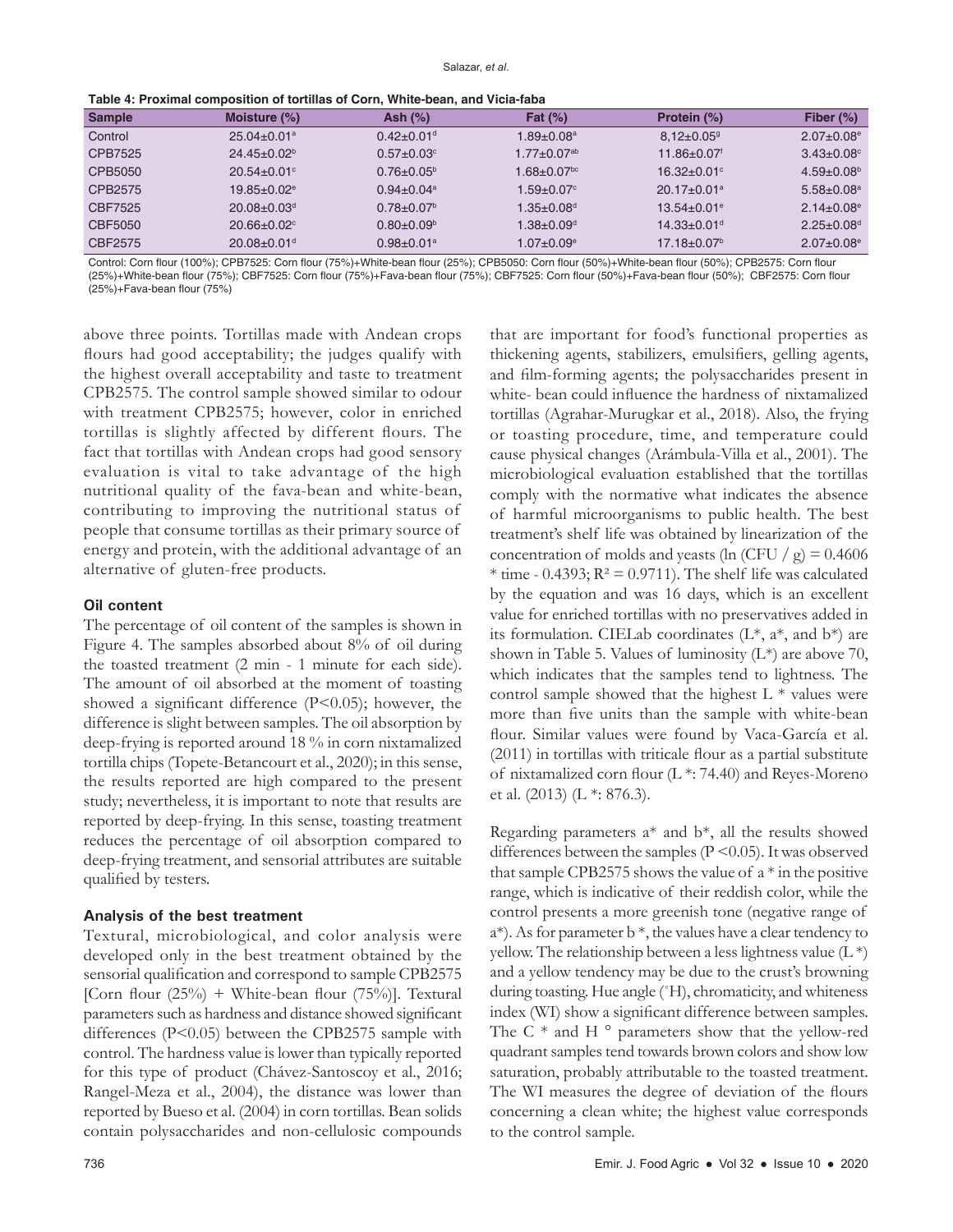|                               | Table 5: Effects of inclusion of white-bean on textural and |  |
|-------------------------------|-------------------------------------------------------------|--|
| color properties of tortillas |                                                             |  |

| <b>Parameter</b> | <b>CPB2575</b>                 | <b>Control</b>                |
|------------------|--------------------------------|-------------------------------|
| Texture          |                                |                               |
| Hardness (N)     | $7.07 + 0.53$ <sup>a</sup>     | $4.10+0.53^{b}$               |
| Distance (Mm)    | $0.0273 \pm 0.33$ <sup>a</sup> | $0.0217 + 0.53b$              |
| Color            |                                |                               |
| L                | $75.20 \pm 0.44$ <sup>b</sup>  | $83.40 \pm 0.57$ <sup>a</sup> |
| $a^*$            | $3.60 + 0.54$ <sup>a</sup>     | $-1.20+0.44b$                 |
| $h^*$            | $6.80+0.44b$                   | $10.00 \pm 0.71$ <sup>a</sup> |
| $C^*$            | $7.69 \pm 0.01$ <sup>b</sup>   | $10.07 \pm 0.01$ <sup>a</sup> |
| H                | $1.08 + 0.01$ <sup>a</sup>     | $-1.45 \pm 0.01$ <sup>b</sup> |
| IB               | $74.03 \pm 0.01$ <sup>b</sup>  | $80.58 \pm 0.01$ <sup>a</sup> |

Control: Corn flour (100%); CPB2575: Corn flour (25%)+White-bean flour (75%). a,b Different letters in the same row are significant different ( $p < 0.05$ )

# **CONCLUSIONS**

The proximal composition of the white-bean and fababean flour indicated an important nutritional value; it could also guarantee people with celiac disease because of the reduced gluten content. The inclusion of white-bean and faba-bean flour to nixtamalized corn flour showed an effect on physicochemical, microbiological, and sensory properties. The best formulation obtained by sensorial characteristics was the sample with 25% corn flour and 75% white-bean flour. Microbiological characteristics allowed to establish shelf life in the best formulation, which was 16 days. Results indicated that it was possible to incorporate white-bean and vicia-faba flours effectively.

# **ACKNOWLEDGMENT**

The project supported this research: "Development of a prototype of a gluten-free farinaceous mixture for pastry, using traditional Andean crops" from the Technical University of Ambato-Ecuador and financed by the Research and Development Department (DIDE-UTA).

## **Authors' contributions**

Diego Salazar and Mirari Arancibia contributed equally to the writing of this paper. They were also involved in the experiments' overall work: Diego Salazar and Mayra Rodas– production and evaluation of proximal, physicochemical, and sensorial parameters of enriched tortillas. Mirari Arancibia developed microbiological and textural analysis. Diego Salazar and Mirari Arancibia–Analysis of data and drafting the manuscript.

# **REFERENCES**

Agrahar-Murugkar, D., A. Zaidi and S. Dwivedi. 2018. Quality of nixtamalized, sprouted and baked multigrain chips. Nutr. Food Sci. 48: 453-467.

- Almeida-Dominguez, H., M. Cepeda and L. Rooney. 1996. Properties of commercial nixtamalized corn flours. Cereal Foods World. 41: 624-630.
- Ambigaipalan, P., R. Hoover, E. Donner, Q. Liu, S. Jaiswal, R. Chibbar, K. Nantanga and K. Seetharaman. 2011. Structure of faba bean, black bean and pinto bean starches at different levels of granule organization and their physicochemical properties. Food Res. Int. 44: 2962-2974.
- Arámbula-Villa, G., J. González-Hernández and C. Ordorica-Falomir. 2001. Physicochemical, structural and textural properties of tortillas from extruded instant corn flour supplemented with various types of corn lipids. J Cereal Sci. 33: 245-252.
- Argüello-García, E., J. Martínez-Herrera, L. Córdova-Téllez, O. Sánchez-Sánchez and T. Corona-Torres. 2017. Textural, chemical and sensorial properties of maize tortillas fortified with nontoxic *Jatropha curcas* L. flour. CyTA J. Food. 15: 301-306.
- Bedolla, S. and L. Rooney. 1984. Characteristics of US and Mexican instant maize flours for tortilla and snack preparation. Cereal Foods World. 29(11): 732-735.
- Briones, F. C., A. Iribarren, J. Peña, R. C. Rodriguez and A. Oliva. 2000. Recent advances on the understanding of the nixtamalization process. Super. Vacío. 29: 20-24.
- Bryant, C. M. and B. R. Hamaker. 1997. Effect of lime on gelatinization of corn flour and starch. Cereal Chem. 74: 171-175.
- Bueso, F. J., L. W. Rooney, R. D. Waniska and L. Silva. 2004. Combining maltogenic amylase with CMC or wheat gluten to prevent amylopectin recrystallization and delay corn Tortilla staling. Cereal Chem. 81: 654-659.
- Cabrera-Ramírez, A., I. Luzardo-Ocampo, A. Ramírez-Jiménez, E. Morales-Sánchez, R. Campos-Vega and M. Gaytán-Martínez. 2020. Effect of the nixtamalization process on the protein bioaccessibility of white and red sorghum flours during in vitro gastrointestinal digestion. Food Res. Int. 2020: 109234.
- Cortes, G., M. Salinas, E. San Martin-Martinez and F. Martínez-Bustos. 2006. Stability of anthocyanins of blue maize (*Zea mays* L.) after nixtamalization of seperated pericarp-germ tip cap and endosperm fractions. J. Cereal Sci. 43: 57-62.
- Crépon, K., P. Marget, C. Peyronnet, B. Carrouee, P. Arese and G. Duc. 2010. Nutritional value of faba bean (*Vicia faba* L.) seeds for feed and food. Field Crops Res. 115: 329-339.
- Chaidez-Laguna, L. D., P. Torres-Chavez, B. Ramírez-Wong, E. Marquez-Ríos, A. R. Islas-Rubio and E. Carvajal-Millan. 2016. Corn proteins solubility changes during extrusion and traditional nixtamalization for tortilla processing: A study using size exclusion chromatography. J. Cereal Sci. 69: 351-357.
- Chávez-Santoscoy, R. A., J. A. Gutiérrez-Uribe, S. O. Serna-Saldivar and E. Perez-Carrillo. 2016. Production of maize tortillas and cookies from nixtamalized flour enriched with anthocyanins, flavonoids and saponins extracted from black bean (*Phaseolus vulgaris*) seed coats. Food Chem. 192: 90-97.
- Dzudie, T. and J. Hardy. 1996. Physicochemical and functional properties of flours prepared from common beans and green mung beans. J. Agric. Food. Chem. 44: 3029-3032.
- Escalante-Aburto, A., R. M. Mariscal-Moreno, D. Santiago-Ramos and N. Ponce-García. 2020. An update of different nixtamalization technologies, and its effects on chemical composition and nutritional value of corn tortillas. Food Rev. Int. 36: 456-498.
- Espinosa-Ramírez, J., C. M. Rosell, S. O. Serna-Saldivar and E. Pérez-Carrillo. 2020. Evaluation of the quality of nixtamalized maize flours for tortilla production with a new Mixolab protocol. Cereal Chem. 97: 527-539.
- FDA. 2014. Gluten-free Labeling of Foods. Available from: https://